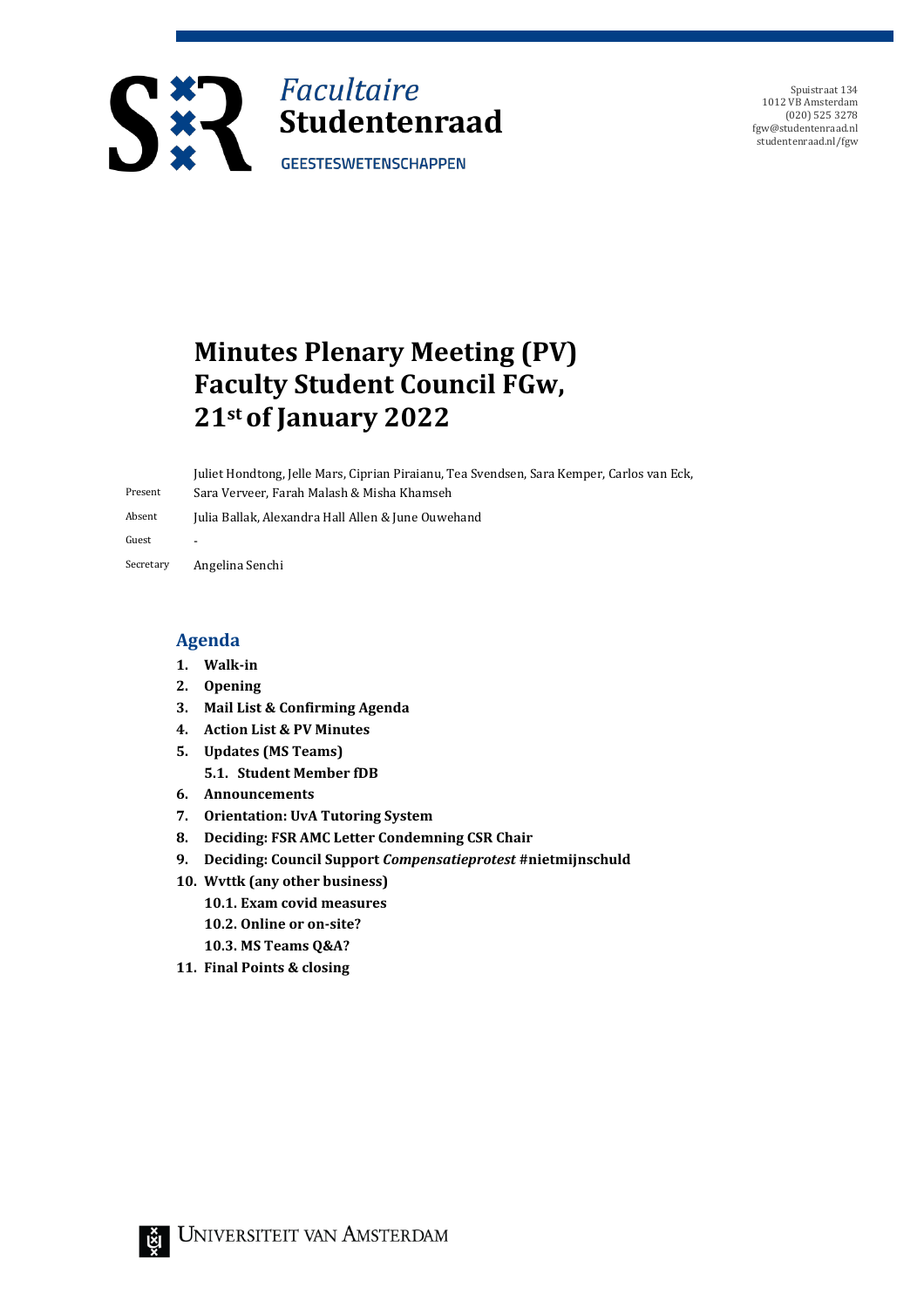

#### **1. Walk-in**

#### **2. Opening**

Piraianu opens the meeting at 10:05.

#### **3. Mail List & Confirming Agenda**

- 2 The council goes over the to-dos in the mail list. Senchi will confirm the OER-meeting invite they received and
- Svendsen will check with Ballak who will attend; Kemper and Piraianu have both indicated they will be
- present for the meeting. Regarding the presentation by Maria Hagen, Hondtong, Van Eck and Piraianu note
- they will be present. Moreover, the council might receive new desktops for the council room.
- Moving on to the setting of the agenda:

#### **Agenda**

- **1. Walk-in**
- **2. Opening**
- **3. Mail List & Confirming Agenda**
- **4. Action List & PV Minutes**
- **5. Updates (MS Teams)**
- **5.1. Student Member fDB**
- **6. Announcements**
- **7. Orientation: UvA Tutoring System**
- **8. Deciding: FSR AMC Letter Condemning CSR Chair**
- **9. Deciding: Council Support** *Compensatieprotest* **#nietmijnschuld**
- **10. Wvttk (any other business)**
- **10.1. Exam covid measures**
- **10.2. Online or on-site?**
- **10.3. MS Teams Q&A?**
- **11. Final Points & closing**

Agenda point 8 is scrapped, due to the letter no longer being available. After, Piraianu sets the agenda.

#### **4. Action List & PV Minutes**

The council goes over the action list:

#### **Action List**

| 25 | 210603-01 | The FSR FGw 2021-2022 will have a conversation to establish their stance regarding the      |
|----|-----------|---------------------------------------------------------------------------------------------|
| 26 |           | democratization of the dean position.                                                       |
| 27 |           | (210925) Mars and Van Eck will work on setting up an informational meeting piece,<br>a)     |
| 28 |           | which will be presented on the 17 <sup>th</sup> of January 2022 (edited 220114) in order to |
| 29 |           | facilitate this discussion.                                                                 |
| 30 |           | Piraianu has been informed that they are working on it.                                     |
| 31 |           |                                                                                             |
| 32 | 211101-01 | Malash will format the year review document before the $17th$ of January 2022 (edited       |
| 33 |           | 220114).                                                                                    |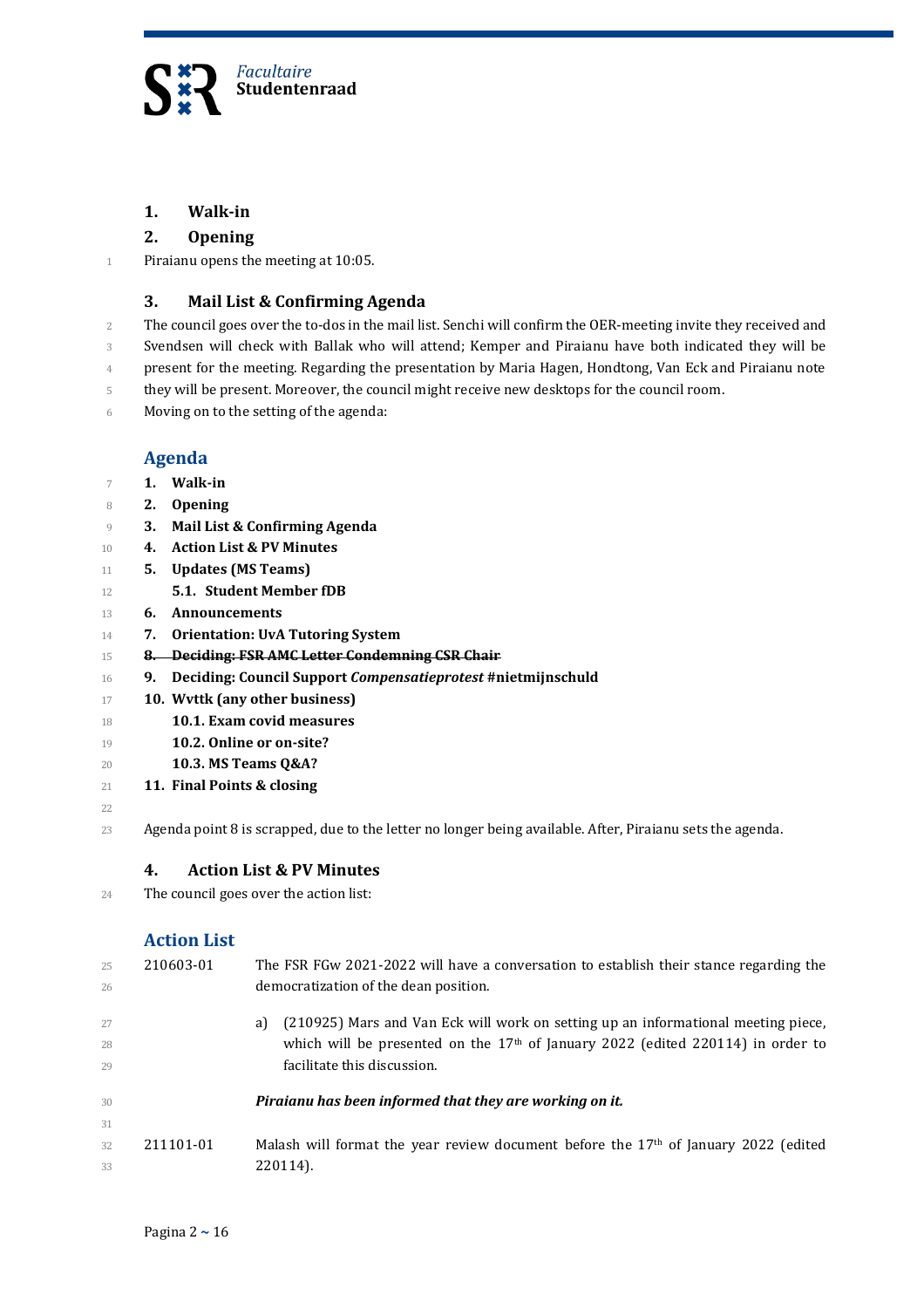

| 1              |                             | Malash has currently absent. The DB and Senchi note that they have not seen anything                       |
|----------------|-----------------------------|------------------------------------------------------------------------------------------------------------|
| 2              |                             | come in the mail.                                                                                          |
| 3              |                             |                                                                                                            |
| $\overline{4}$ | 2111119                     | Kemper and Pas (edited 211210), as a joint venture, will reach out via email to the student                |
| 5              |                             | associations and/or ALPHA regarding the availability of funds/financial support.                           |
| 6              |                             |                                                                                                            |
| 7              |                             | The council is still waiting for a reply from Pas.                                                         |
| 8              |                             |                                                                                                            |
| 9              | 211126-01                   | Malash and Khamseh (edited 220114) will remove the Working Agreement from the                              |
| 10             |                             | Diversity Commitment and set up a separate amendment proposal to include the section in                    |
| 11             |                             | the Huishoudelijk Reglement and present it at the PV.                                                      |
| 12             |                             |                                                                                                            |
| 13             | 220114-01                   | Kemper and Svendsen will set up an action plan before January 17 <sup>th</sup> 2022 regarding student      |
| 14             |                             | wellbeing and the university's Corona measures.                                                            |
| 15             |                             |                                                                                                            |
| 16             |                             | Per Senchi's request, the council goes over the pro memorie:                                               |
| 17             |                             |                                                                                                            |
| 18             | 201210                      | ELC (edited 220121) will look into the role of intersectionality within the UvA diversity                  |
| 19             |                             | policy.                                                                                                    |
| 20             |                             |                                                                                                            |
| 21             |                             | This will be made an action point.                                                                         |
| 22             |                             |                                                                                                            |
| 23             |                             | The council goes over the minutes page by page; the minutes from $17th$ of December 2021 and the $14th$ of |
| 24             | January 2022 are confirmed. |                                                                                                            |

#### **5. Updates (MS Teams)**

25 Kemper and Svendsen discussed reaching out to media outlets regarding the university's examination procedures related to COVID. Svendsen proposes to write an opinion piece co-signed by the other councils, which they will send out to the regional and national press. However, they would first like to get more statements from students and collect images. After, Kemper and Svendsen would like to discuss the matter internally and vote on how to move forward.

 Hondtong and Verveer attended a meeting regarding signals of the administration not lending enough *gravitas* to the codetermination. Currently, they are exploring options of starting a complaint- or legal procedure. Svendsen suggests this topic could be combined with the impending OER-meeting, considering the

## 33 FSR is currently also unsatisfied with the board's attitude towards the codetermination.

#### **5.1. Student Member fDB/CoH/GSH**

No update.

#### **6. Announcements**

 Kemper is absent for the beginning of the meeting and mandated Hondtong; Van Eck mandates Mars should he be temporarily absent; Ballak is absent and has mandated Svendsen; Malash and Ouwehand are absent and 37 haven't mandated anyone.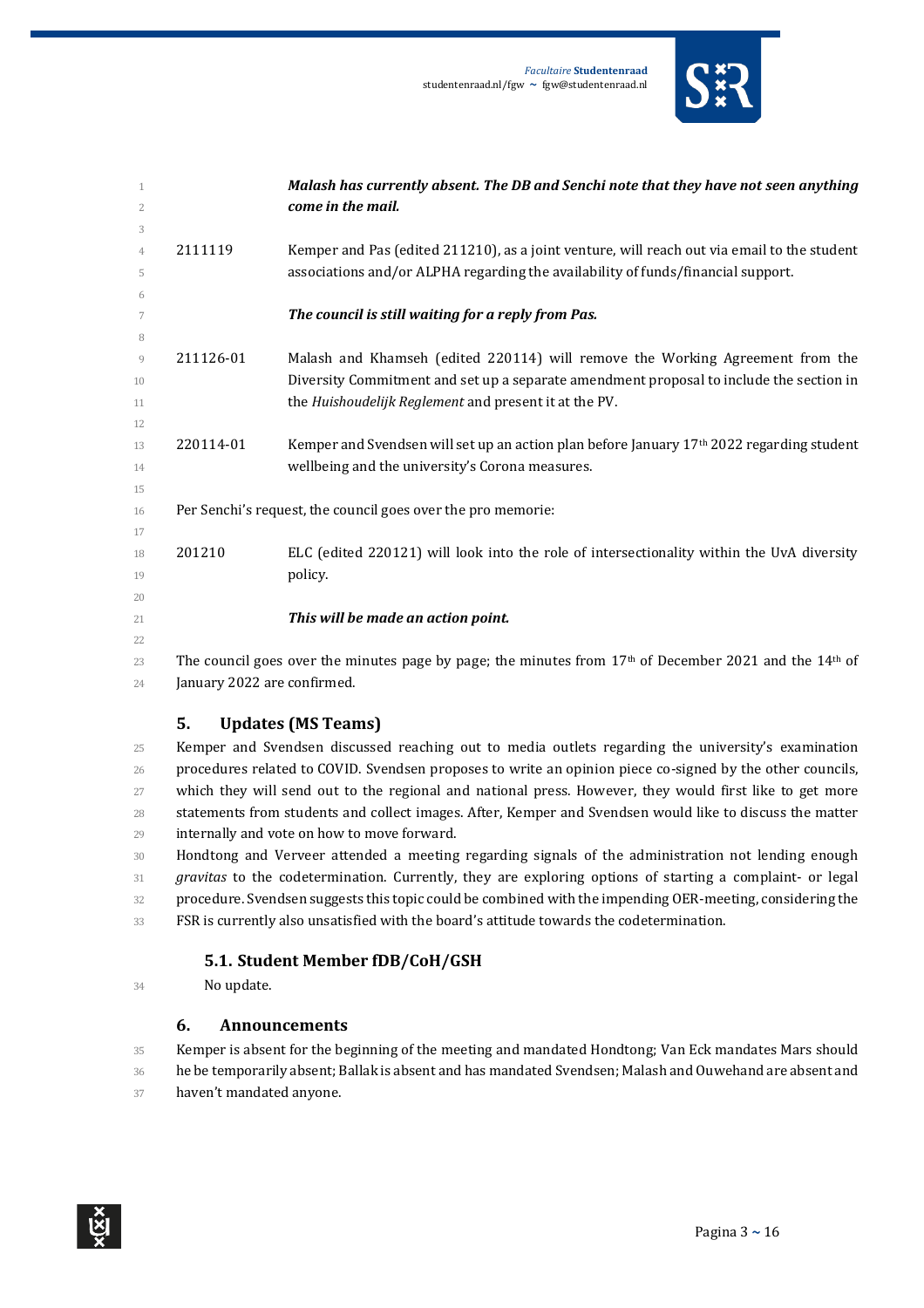

#### **7. Orientation: Uva Tutoring System**

 Svendsen introduces the topic and notes a general disappointment in the tutoring system, which is especially noticeable for her at Media Studies. Some of the issues are that the available information is superficial, that there are too many misunderstandings, unmotivated teachers and a lack of resources. Moreover, most seem confused about what tutoring actually entails and for what period of time it is available to students. The current differences between the tutoring of different programmes creates inequal educational opportunities among 6 student, which is  $-$  of course  $-$  unfair. Improving the tutoring system could help preventing dropouts and improving student mental health (or general wellbeing), especially in COVID times.

8 In Svendsen's meeting piece she has provided a list with possible solutions to overcome the issues accompanied by possible pros and cons. The council goes over the list and is given the opportunity by Svendsen to provide feedback or share additional options.

| 12       | "Hiring teachers/study assistants who have tutoring as their main task, with office hours that students          |
|----------|------------------------------------------------------------------------------------------------------------------|
| 13       | can sign up for                                                                                                  |
| 14       | Pros:<br>$\circ$                                                                                                 |
| 15       | Less pressure on teachers and study advisors<br>٠                                                                |
| 16<br>17 | The teachers/student assistants can handle more students per person since it is their main<br>٠<br>task          |
| 18       | The teachers/study assistants can give better advice and detailed feedback tailored to each<br>٠                 |
| 19       | student since this is their main task                                                                            |
| 20       | The teachers/student assistants have more time to i.e., have office hours and time slots                         |
| 21       | Cons:<br>$\circ$                                                                                                 |
| 22       | Because of the faculty budget, it is unlikely that the administration will be willing to do this<br>٠            |
| 23       |                                                                                                                  |
| 24       | Merge study advisors and tutors to avoid confusion                                                               |
| 25       | Pros:<br>$\Omega$                                                                                                |
| 26       | Less pressure on teachers<br>٠                                                                                   |
| 27       | Avoids confusion about tutoring/study advisor role<br>٠                                                          |
| 28       | Cons:<br>$\circ$                                                                                                 |
| 29       | More pressure on study advisors<br>٠                                                                             |
| 30       | Not as tailored advice per student since there are few study advisors per study programme<br>٠                   |
| 31       | More study advisors need to be hired<br>٠                                                                        |
| 32       |                                                                                                                  |
| 33       |                                                                                                                  |
| 34       | Extend tutoring for all three years, i.e., 3 meetings per year                                                   |
| 35       | Pros:<br>$\circ$                                                                                                 |
| 36       | More help for students, also advice for the transition to a master's programme (if a student<br>٠                |
| 37       | fulfills the criteria, etc.)                                                                                     |
| 38       | Less pressure on study advisors<br>٠                                                                             |
| 39       | Cons:<br>$\circ$                                                                                                 |
| 40       | More pressure on teachers<br>٠                                                                                   |
| 41       | Perhaps still not tailored advice per student"<br>٠                                                              |
| 42       |                                                                                                                  |
| 43       | The council discusses several of their experiences regarding the tutoring system. Some have never met their      |
| 44       | tutor and are in favour of having a mandatory tutor meeting in the first year. Others note that extending tutor  |
| 45       | meetings across all years might be useful. Currently, the faculty has plenty of budget to invest in the tutoring |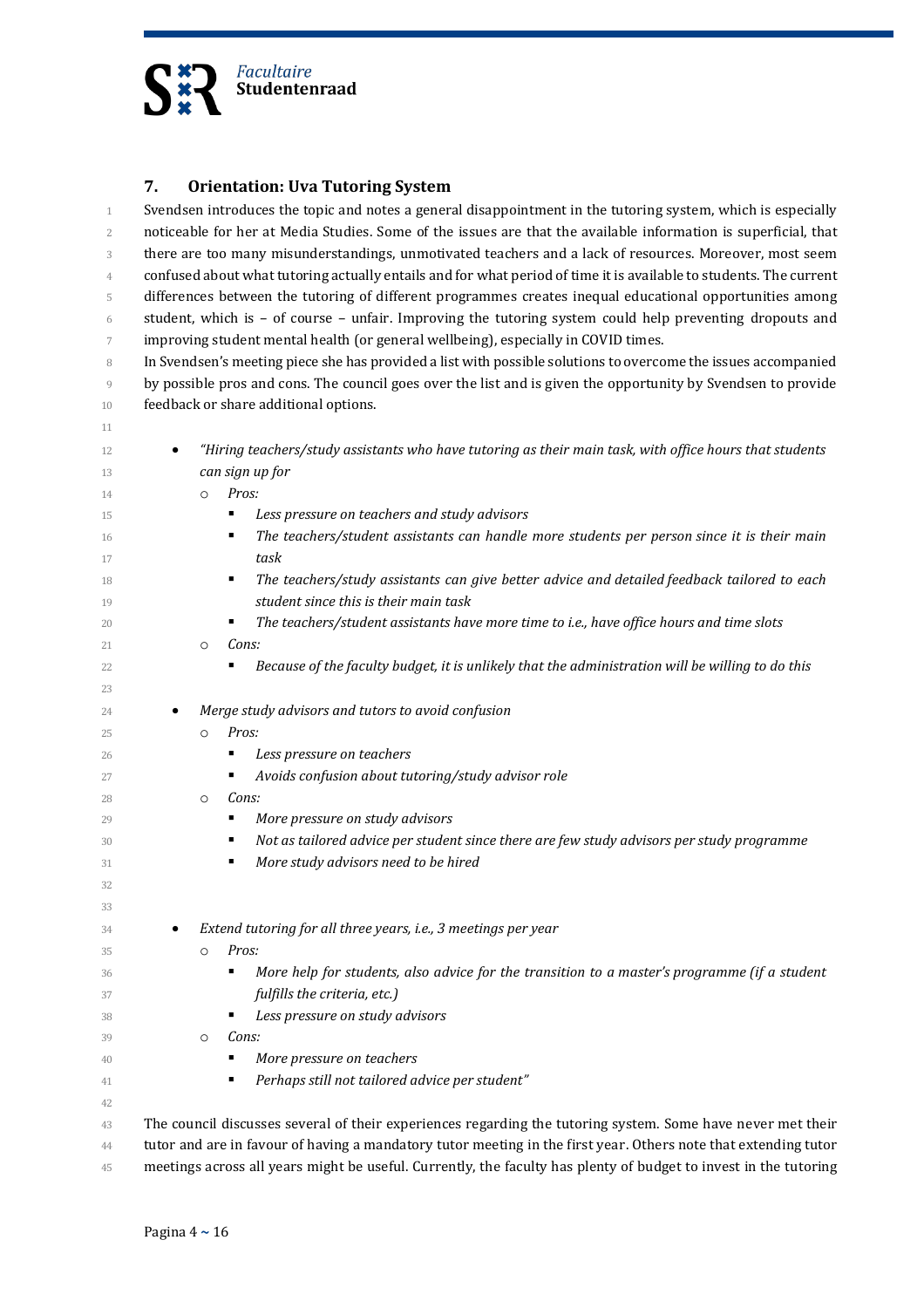

 system; most of the quality funds are allocated towards this purpose, but there is also a lot of funds in the reserved that could possibly be used for the improvement of the system as well. The council will contact the fDB and ask for an overview to determine how the quality funds will be used to improve tutoring. Furthermore, the council feels this would be a good topic to discuss at the upcoming OV. The council will contact Reijnen and Van Wesemael to get information on the quality funds investment, ELC will reach out to the OCs to gauge their opinion on the effects of the tutoring investments and the file holders (Khamseh and Svendsen) will prepare a  $\frac{1}{7}$  memo for the OV – the deadline is January 27<sup>th</sup>, 2022 [ACTION POINT]. 

- *Break*
- 

 Piraianu believes it would be hard to get the position of the study advisors and tutors to merge, Svendsen agrees 12 and believes they should focus on solving the current imbalance between the programme's tutoring systems. The council will use the memo to describe the issues and use the OV to achieve the aforementioned goals.

#### **8. Deciding: FSR AMC Letter Condemning CSR Chair**

*Scrapped*

#### **9. Deciding: Council Supoort** *Compensatieprotest* **#nietmijnschuld**

 Kemper introduces the subject by providing background information on the protest. She continues by going over the discussion point in her meeting piece; none of the councillors have any comments or questions 17 regarding the meeting piece. Kemper would like to book a room to make protest signs, use the office as a pick-**b** up point for posters and flyers for the protest, get people in the council's network to spread the word on the 19 protest and to ask the fDB to support the protest. The majority of the council is in favour of Kemper's proposal. 20 Moving forward, Senchi indicates that she would like everyone who'll attend these events to self-test.

- 
- 22 **Voting proposal:** The FSR FGw 2021-2022 proposes to support the *compensatieprotest* on the 5<sup>th</sup> of February 2022 by showing their support on social media, joining the *steunlijst* as an organisation and
- by attending the protest.
- 

|                      | In favour   Against | <b>Blank</b> | <b>Abstain</b> |
|----------------------|---------------------|--------------|----------------|
| TOF                  |                     |              |                |
| Activistenpartij UvA |                     |              |                |
| 020                  |                     |              |                |
| De Vrije Student     |                     |              |                |

- The proposal is **adopted**. The FSR FGw 2021-2022 supports the *compensatieprotest* on the 5<sup>th</sup> of February 2022 by showing their support on social media, joining the *steunlijst* as an organisation and by attending the protest.
- 

 **Voting proposal:** The FSR FGw 2021-2022 proposes to help the *actiecomité Amsterdam* to organize the protest by offering their support and network to help spread the information and by asking the fDB to support the protest.

|     | In favour   Against   Blank   Abstain |  |  |
|-----|---------------------------------------|--|--|
| TOF |                                       |  |  |

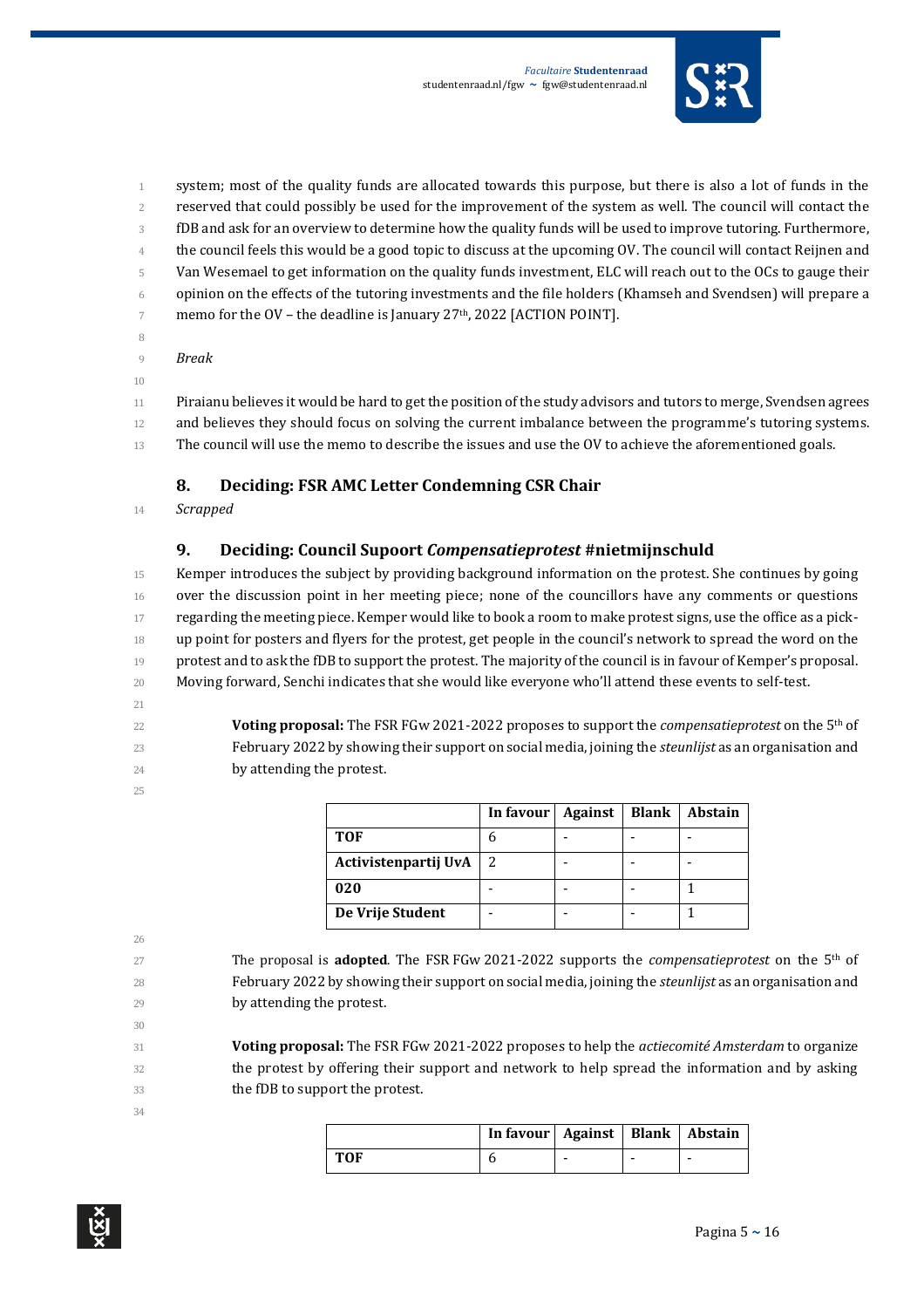

5

| Activistenpartij UvA |  |  |
|----------------------|--|--|
| 020                  |  |  |
| De Vrije Student     |  |  |

- 2 The proposal is adopted. The FSR FGw 2021-2022 will help the *actiecomité Amsterdam* to organize 3 the protest by offering their support and network to help spread the information and by asking 4 the fDB to support the protest.
- 6 Kemper notes that she will be doing most of the organisation and urges Dutch-speaking councillors to join the committee as well. Van Eck, on behalf of OPR, notes that they would like to take a photo of the councillors at 8 the protest to publish on the socials and in the Wandkrant.

#### **10. Wvttk (any other business)**

9 Svendsen indicates that the council should still schedule a brainstorm session for the council goals, Senchi 10 offers that they could schedule such a brainstorm session during the PV.

#### **10.1. Exam Covid Measures**

11 Kemper indicates that the *College van Bestuur* (CvB) doesn't agree with an extra resit moment. Therefore, 12 Kemper proposes to stress to the faculty board that they should be lenient.

#### **10.2. Online or on-site?**

13 The PVs location will be dependent on the regulations with the lectures. Should the PV be on-site, then 14 **there will still be a hybrid option.** 

#### **10.3. MS Teams Q&A**

15 Councillors feel there is no need for a MS Teams training.

#### **11. Final Points & Closing**

16 It is mentioned that the council should consider social safety when it comes to exams being late at night. The 17 meeting is closed at 11:59.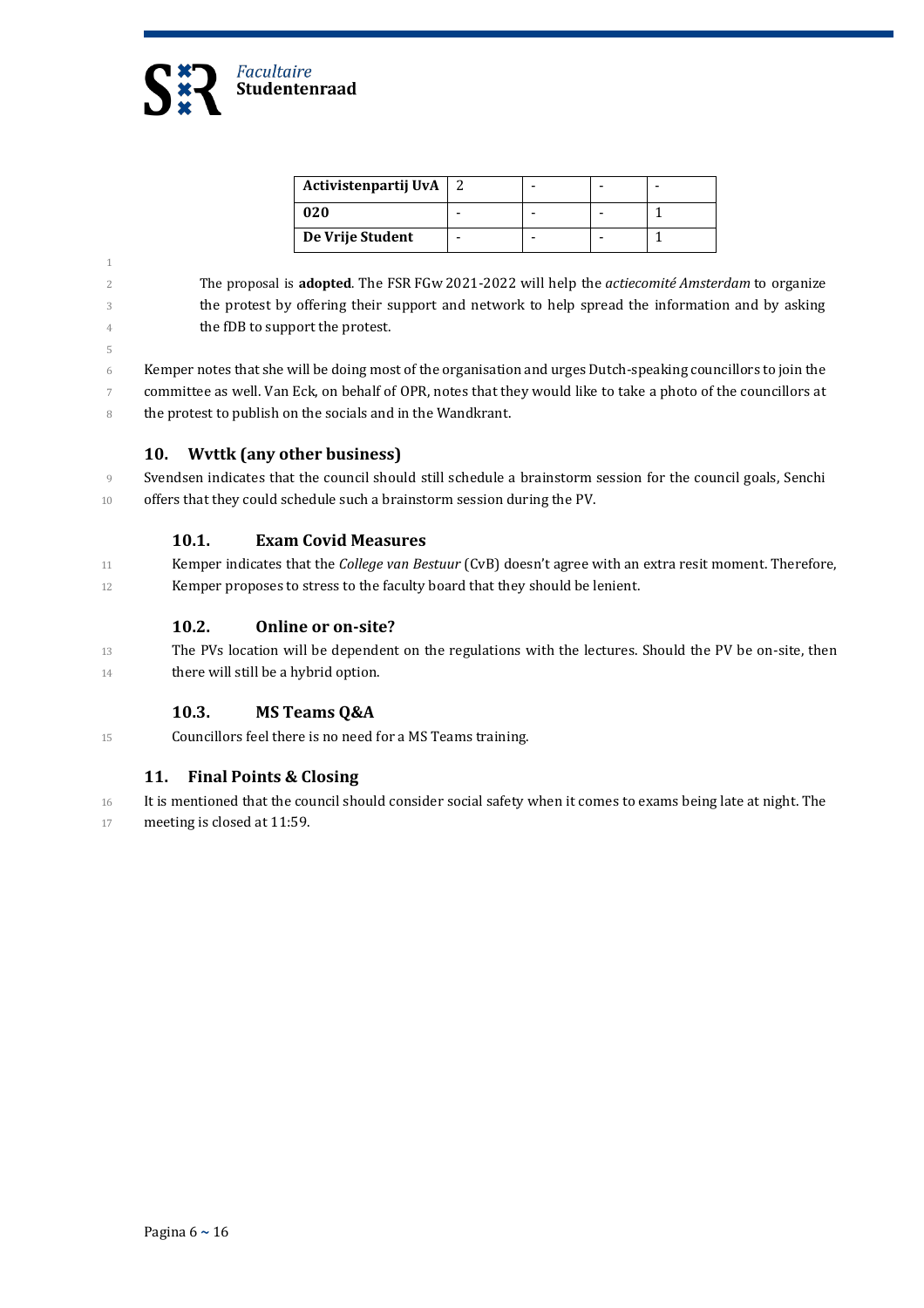

## **Action List**

| 1<br>2              | 210603-01 | The FSR FGw 2021-2022 will have a conversation to establish their stance regarding the<br>democratization of the dean position. |
|---------------------|-----------|---------------------------------------------------------------------------------------------------------------------------------|
| 3                   |           | (210925) Mars and Van Eck will work on setting up an informational meeting piece,<br>a)                                         |
| $\overline{4}$<br>5 |           | which will be presented on the $17th$ of January 2022 (edited 220114) in order to<br>facilitate this discussion.                |
| 6                   | 211101-01 | Malash will format the year review document before the $17th$ of January 2022 (edited                                           |
| 7                   |           | 220114).                                                                                                                        |
| 8                   | 2111119   | Kemper and Pas (edited 211210), as a joint venture, will reach out via email to the student                                     |
| 9                   |           | associations and/or ALPHA regarding the availability of funds/financial support.                                                |
| 10                  | 211126-01 | Malash and Khamseh (edited 220114) will remove the Working Agreement from the                                                   |
| 11                  |           | Diversity Commitment and set up a separate amendment proposal to include the section in                                         |
| 12                  |           | the Huishoudelijk Reglement and present it at the PV.                                                                           |
| 13                  | 220114-01 | Kemper and Svendsen will set up an action plan before January 17th 2022 regarding student                                       |
| 14                  |           | wellbeing and the university's Corona measures.                                                                                 |
| 15                  | 220121-01 | ELC will look into the role of intersectionality within the UvA diversity policy.                                               |
| 16                  | 220121-02 | Regarding tutoring:                                                                                                             |
| 17                  |           | The council will contact Reijnen and Van Wesemael to get information on the quality<br>a)                                       |
| 18                  |           | funds investment.                                                                                                               |
| 19                  |           | ELC will reach out to the OCs to gauge their opinion on the effects of the tutoring<br>b)                                       |
| 20                  |           | investments.                                                                                                                    |
| 21                  |           | The file holders (Khamseh and Svendsen) will prepare a memo for the OV - the deadline<br>$\mathcal{C}$                          |
| 22                  |           | is January 27th, 2022.                                                                                                          |
|                     |           |                                                                                                                                 |

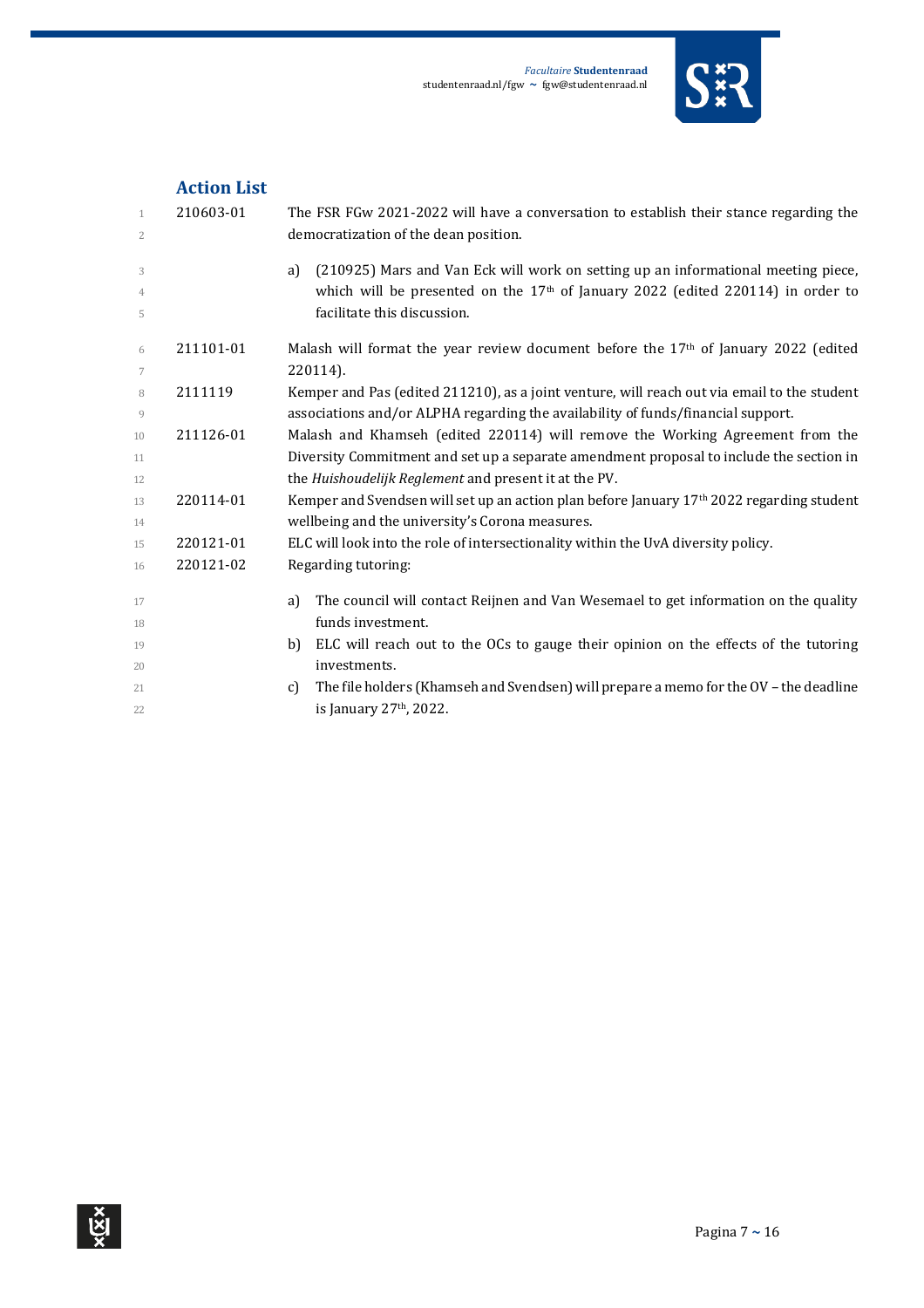

#### **Pro Memori**

| 1                | 190904-01 | When communicating the AS must always be placed in the cc.                                       |
|------------------|-----------|--------------------------------------------------------------------------------------------------|
| $\overline{2}$   | 190904-02 | A list of improvements for the Heidag must be prepared for next year.                            |
| 3                | 190904-04 | The FSR - DB action list must be discussed for OVs, both internally and during                   |
| 4                |           | the VO.                                                                                          |
| 5                | 190911-01 | The Technical Chair always needs to be invited for PVs prior to an OV.                           |
| 6                | 190911-02 | The Council needs to deliver all documents required before the start of the PV.                  |
| $\boldsymbol{7}$ | 190911-02 | As soon as the website is updated the FSR decides on who will be responsible for updating        |
| 8                |           | the minutes.                                                                                     |
| 9                | 191001-01 | The AS makes sure at the end of the year all private information of the Councilors is deleted.   |
| 10               | 190916-05 | The Council promotes their facebook page actively.                                               |
| 11               | 191005-01 | All documents will be saved in the archive (MS Teams) (edited 220121)                            |
| 12               | 200128-02 | The AS adds the living documents to the archive (MS Teams) (edited 220121)                       |
| 13               | 200325-01 | The secretary deletes the Zoom PV recordings at the end of the year (edited 220121)              |
| 14               | 200310-01 | Sustainability is always taken into account while working on files.                              |
| 15               | 200525-01 | The Council adds documents in Word or .pdf for the record or verslaglegging in the Week of       |
| 16               |           | the FSR.                                                                                         |
| 17               | 200525-02 | In case of absence - and especially for members with voting rights - the Councilors should       |
| 18               |           | be informed on time and mandate someone.                                                         |
| 19               | 200525-03 | The council refers to itself as FSR FGw and uses pronoun 'it'.                                   |
| 20               | 200911-01 | When PVs are scheduled on Mondays the council will go over section 3.3.b. of the HR again        |
| 21               | 200911-02 | The FSR-FGw (edited 220121) will look into possible actions when more information                |
| 22               |           | regarding the UvA-Huawei collaboration is brought forward by the CSR.                            |
| 23               | 201126    | When referring to certain job titles and technical terms the council will use Dutch              |
| 24               |           | terminology to avoid confusion between the council and board.                                    |
| 25               | 201210    | ELC (edited 220121) will look into the role of intersectionality within the UvA diversity        |
| 26               |           | policy.                                                                                          |
| 27               | 201204    | The council will meet up as soon as government restrictions allow 10-15 people to get            |
| 28               |           | together again                                                                                   |
| 29               | 210408    | Regarding formal letters by the council                                                          |
|                  |           |                                                                                                  |
| 30               |           | For every formal letter the council writes, at least, 2 editors will be appointed to check<br>a) |
| 31               |           | the letter for (but not limited to) argumentative, stylistic, vocabulary, grammar and            |
| 32               |           | structural flaws in order to improve it.                                                         |
| 33               |           | The writer(s) of the formal letters will notify the editors in time for the deadline or PV<br>b) |
| 34               |           | to check its contents.                                                                           |
|                  |           |                                                                                                  |
| 35               | 210701    | The council will ask the board to send over Word-files, when the council is required to/feels    |
| 36               |           | the need to supply them with in-text textual edits/commentary.                                   |
|                  |           |                                                                                                  |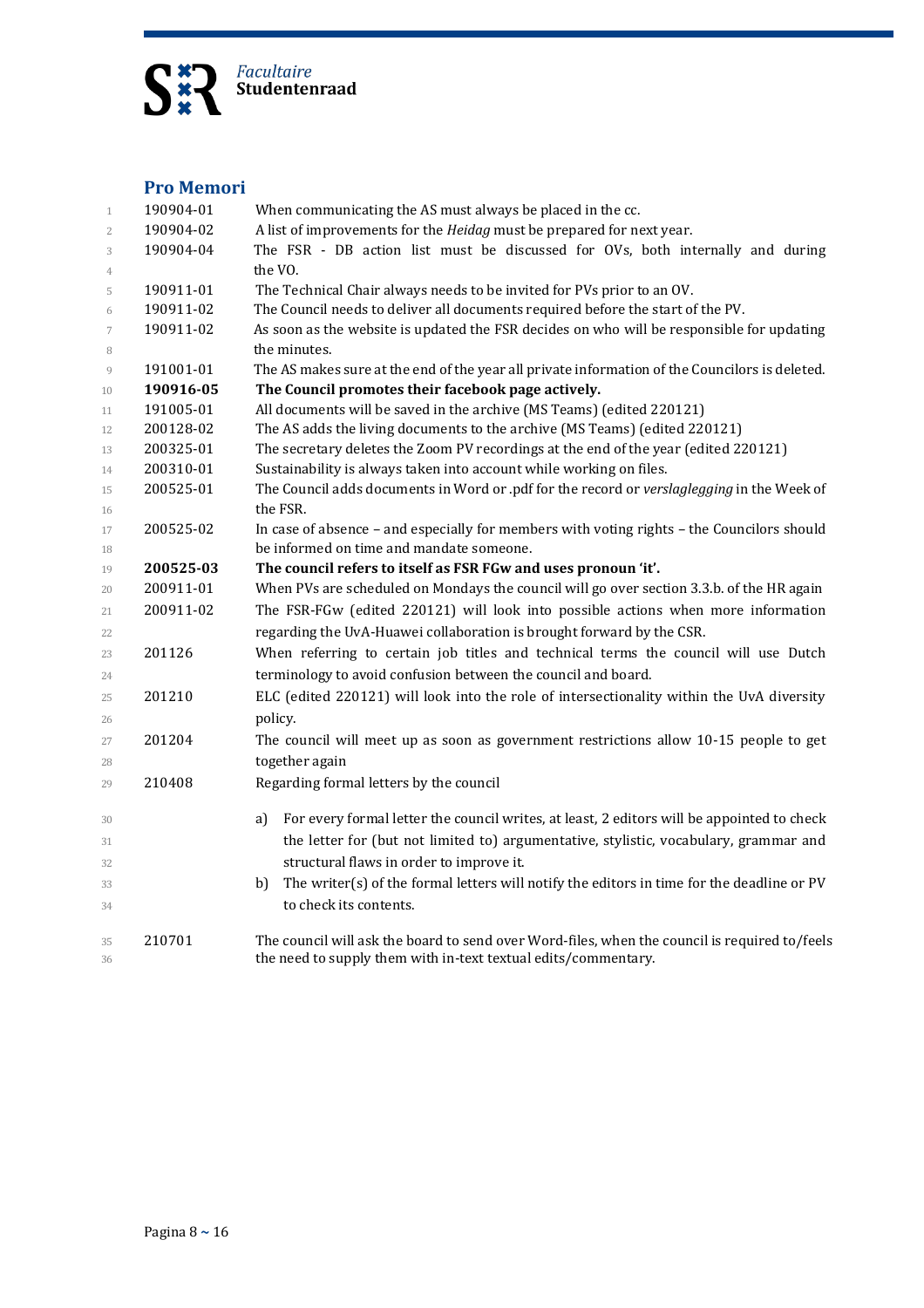

# **Besluiten/Decisions**

| $\overline{2}$ | 210707    | The FSR FGw 2021-2022 appoints Sara Kemper as CSR delegate for the FSR FGw 2021-2022.        |
|----------------|-----------|----------------------------------------------------------------------------------------------|
| 3              | 210902-01 | The FSR FGw 2021-2022 appoints Sara Kemper as Co-Chair for the FSR FGw 2021-2022.            |
| $\overline{4}$ | 210902-02 | The FSR FGw 2021-2021 appoints Mikayla Vieira Ribeiro as Co-Chair for the FSR FGw 2021-      |
| 5              |           | 2022.                                                                                        |
| 6              | 210902-03 | The FSR FGw 2021-2021 appoints Ciprian Piraianu as Vice-Chair for the FSR FGw 2021-2022.     |
| 7              | 210913-01 | The FSR FGw 2021-2021 will operate via a working group structure.                            |
| 8              | 210913-02 | The FSR FGw 2021-2022 appoints Carlos van Eck as DB Member for the FSR FGw 2021-2022.        |
| 9              | 210913-03 | The FSR FGw 2021-2022 appoints Julia Ballak as DB Member for the FSR FGw 2021-2022.          |
| 10             | 210913-04 | The FSR FGw 2021-2022 appoints Tea Svendsen as Safe Person for the FSR FGw 2021-2022.        |
| 11             | 210913-05 | The FSR FGw 2021-2022 appoints Angelina Senchi as Safe Person for the FSR FGw 2021-2022.     |
| 12             | 210913-06 | The FSR FGw 2021-2022 appoints Sara Verveer as Treasurer for the FSR FGw 2021-2022.c         |
| 13             | 210913-07 | The FSR FGw 2021-2022 appoints Svendsen, Van Eck and Malash as members of the                |
| 14             |           | Sollicitatiecommissie in search of a council assistant for the FSR FGw 2021-2022.            |
| 15             | 211004-01 | The FSR FGw 2021-2022 will scrap article 6.6 ("Als een raadslid een anonieme stemming        |
| 16             |           | verzoekt, wordt deze gefaciliteerd. Deze stemming verloopt schriftelijk. De telling van deze |
| 17             |           | stemmen wordt gedaan door ten minste twee personen die niet lid zijn van de raad.") and      |
| 18             |           | article 6.7 ("Schriftelijke stemmingen worden voor een termijn van minstens 1 jaar verzegeld |
| 19             |           | bewaard in de raadskamer. De Ambtelijk Secretaris draagt hier zorg voor.") from the          |
| 20             |           | Huishoudelijk Reglement 2020-2021.                                                           |
| 21             | 211004-02 | The FSR FGw will introduce a new article 6.6 to the Huishoudelijk Regelement 2021-2022,      |
| 22             |           | which states the following principles:                                                       |
|                |           |                                                                                              |
| 23             |           | All voting results are reported in the minutes<br>$\bullet$                                  |
| 24<br>25       |           | Closed votes only report the number of votes in favour, against, blank<br>and abstain.       |
| 26             |           | Open votes report the number of votes per party in favour, against, blank<br>٠               |
| 27             |           | and abstain.                                                                                 |
| 28             |           | Open voting is the standard procedure;<br>٠                                                  |
| 29             |           | Closed voting is only permitted in the case of the appointment or deposition of<br>$\bullet$ |
| 30             |           | council positions (e.g. treasurer, trust person, DB member, etc.)                            |
| 31             |           | Votes during a closed voting procedure are considered anonymous.                             |
| 32             |           | Therefore, anonymous votes are only cast when it concerns the                                |
| 33             |           | appointment or deposition of council positions.                                              |
| 34             |           |                                                                                              |
| 35             | 211004-03 | The FSR FGw 2021-2022 will apply the discussed changes to the Huishoudelijk Reglement        |
| 36             |           | and use the finalized Huishoudelijk Reglement 2021-2022.                                     |
| 37             |           |                                                                                              |
|                |           | $\vert$ Informul Against Dlank Abstain                                                       |

|                      | In favour | <b>Against</b> | <b>Blank</b> | <b>Abstain</b> |
|----------------------|-----------|----------------|--------------|----------------|
| TOF                  |           |                |              |                |
| Activistenpartij UvA |           |                |              |                |
| 020                  |           |                |              |                |
| De Vrije Student     |           |                |              |                |

 $\mathop{\mathrm{Ker}}\nolimits^{\mathbf{X}}$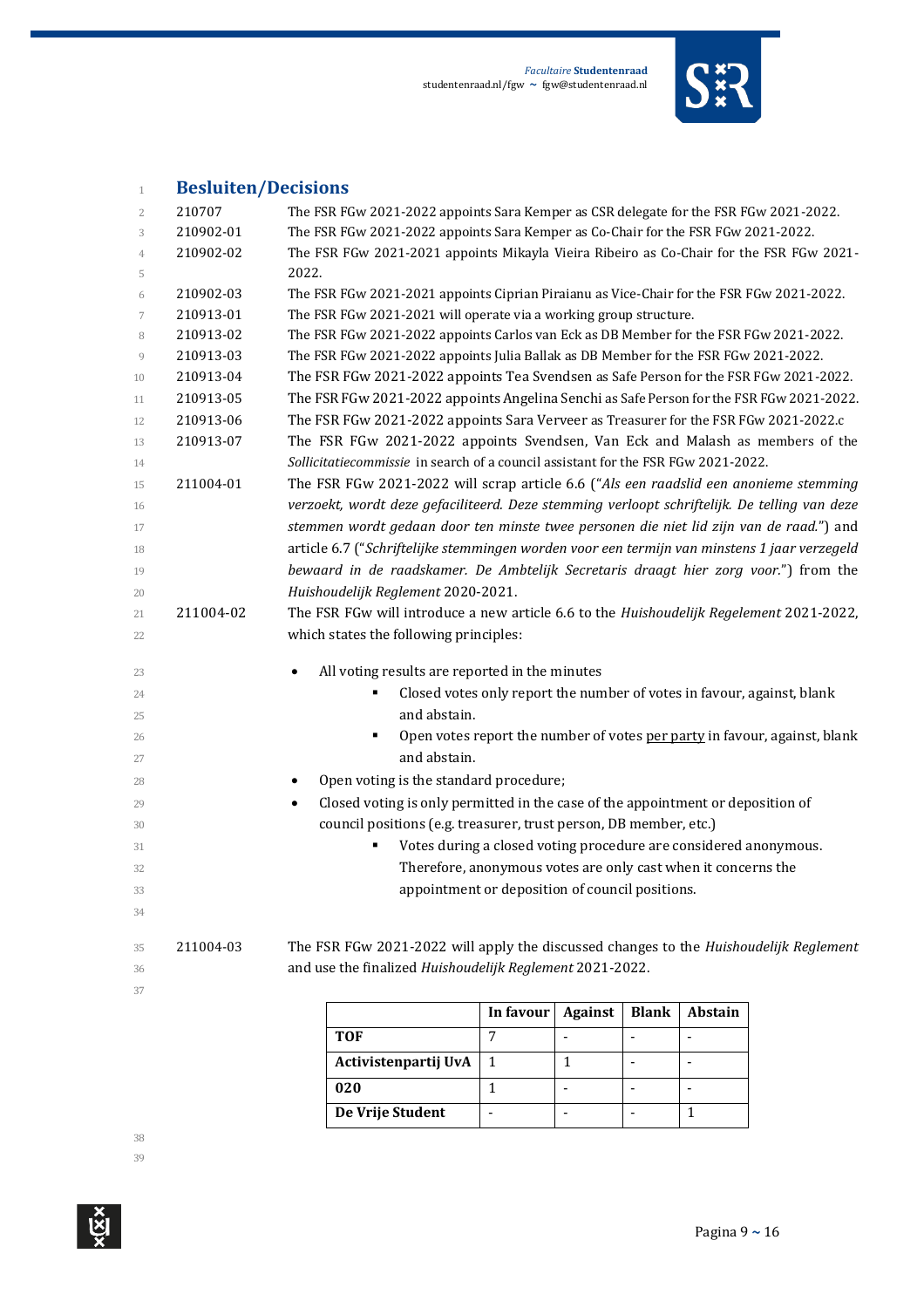

1 211011-01 2

3

|                      | In favour | <b>Against</b> | <b>Blank</b> | Abstain |
|----------------------|-----------|----------------|--------------|---------|
| TOF                  |           |                |              |         |
| Activistenpartij UvA |           |                |              |         |
| 020                  |           |                |              |         |
| De Vrije Student     |           |                |              |         |

XXXXXXXXXXXXXXXXXXXX

 $\times$ 

#### 4 5 211019

- 6
- 7

8

|                      | In favour | <b>Against</b> | <b>Blank</b> | Abstain |
|----------------------|-----------|----------------|--------------|---------|
| TOF                  |           |                |              |         |
| Activistenpartij UvA |           |                |              |         |
| 020                  |           |                |              |         |
| De Vrije Student     |           |                |              |         |

9

12

10 211025 The FSR FGw 2021-2022 will use the sustainability committment (inclduing the agreed 11 upon changes during the PV of 211025) for the council year 2021-2022.

|                      | In favour | <b>Against</b> | <b>Blank</b> | <b>Abstain</b> |
|----------------------|-----------|----------------|--------------|----------------|
| <b>TOF</b>           |           |                |              |                |
| Activistenpartij UvA |           |                |              |                |
| 020                  |           |                |              |                |
| De Vrije Student     |           |                |              |                |

14 211105 The FSR FGw 2021-2022 will advise positively on the Faculty Budget 2022.

| ۰. |  |
|----|--|
|    |  |

13

|                      | In favour $\vert$ | Against | <b>Blank</b> | Abstain |
|----------------------|-------------------|---------|--------------|---------|
| <b>TOF</b>           |                   |         |              |         |
| Activistenpartij UvA |                   |         |              |         |
| 020                  |                   |         |              |         |
| De Vrije Student     |                   |         |              |         |

16

17 211101-01 The FSR FGw 2021-2022 selects A.E.A. (Alexandra) Hall Allen as their council assistant for 18 the current council year.

|                          | In favour   Against   Blank   Abstain |  |  |
|--------------------------|---------------------------------------|--|--|
| TOF                      |                                       |  |  |
| Activistenpartij UvA   1 |                                       |  |  |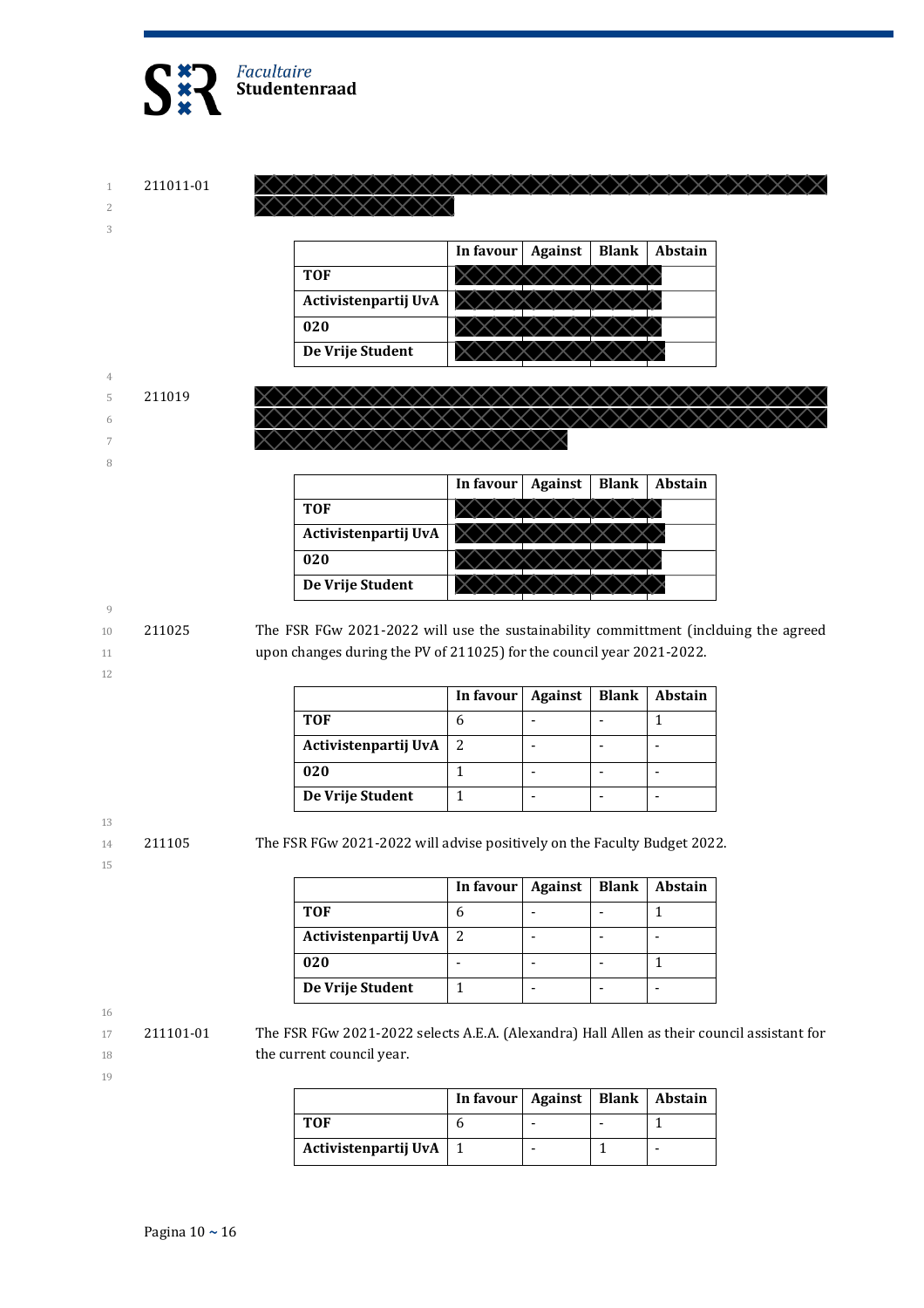

| 020              |  |  |
|------------------|--|--|
| De Vrije Student |  |  |

 211101-02 The FSR FGw 2021-2022 will discuss and argue in favor of the black text suggestions of their OER suggestion document at the *deurendichtbijenenkomst*

|                      | In favour $\vert$ | Against | <b>Blank</b> | <b>Abstain</b> |
|----------------------|-------------------|---------|--------------|----------------|
| <b>TOF</b>           |                   |         |              |                |
| Activistenpartij UvA | 2                 |         |              |                |
| 020                  |                   |         |              |                |
| De Vrije Student     |                   |         |              |                |

| 5  |        |                                                                                                         |
|----|--------|---------------------------------------------------------------------------------------------------------|
| 6  | 211112 | FSR FGw 2021-2022 their sollicitatiecommissie (SoCo) will adhere to the following guidelines for        |
| 7  |        | future appointments of council assistants:                                                              |
| 8  |        |                                                                                                         |
| 9  |        | After the application procedure, the SoCo will choose a candidate that they consider most<br>$\circ$    |
| 10 |        | suitable for the position. Before the council's next PV, the SoCo will present a document to            |
| 11 |        | the council which consists of the following parts:                                                      |
| 12 |        | A motivation letter from the candidate in question;                                                     |
| 13 |        | The CV of the candidate in question;<br>٠                                                               |
| 14 |        | An extensive report from the SoCo in which they elaborate on the application                            |
| 15 |        | procedure, present their findings and explain why the candidate in question is the                      |
| 16 |        | most suitable                                                                                           |
| 17 |        | The council keeps the names of the candidates and the discussion of the application<br>$\circ$          |
| 18 |        | documents confidential.                                                                                 |
| 19 |        | The council can vote on the appointment only after it has received these documents.<br>$\circ$          |
| 20 |        | Candidates will only be informed about the status of their application after the council has<br>$\circ$ |
| 21 |        | made a definitive decision.                                                                             |
| 22 |        | If the council rejects an appointment proposal, the SoCo will either:<br>$\circ$                        |
| 23 |        | Select a new candidate and write a new report;                                                          |
| 24 |        | Write a new report on the same candidate;<br>٠                                                          |
| 25 |        | Step down after which the council votes in a new SoCo<br>٠                                              |
| 26 |        |                                                                                                         |

|                      | In favour   Against | <b>Blank</b> | <b>Abstain</b> |
|----------------------|---------------------|--------------|----------------|
| <b>TOF</b>           |                     |              |                |
| Activistenpartij UvA |                     |              |                |
| 020                  |                     |              |                |
| De Vrije Student     |                     |              |                |

# 

ब्रि

211117-01 The FSR FGw 2021-2022 agrees to the budget of 250 euros for their *Constitutieborrel*.

|                          | In favour   Against   Blank   Abstain |  |  |
|--------------------------|---------------------------------------|--|--|
| TOF                      |                                       |  |  |
| Activistenpartij UvA   1 |                                       |  |  |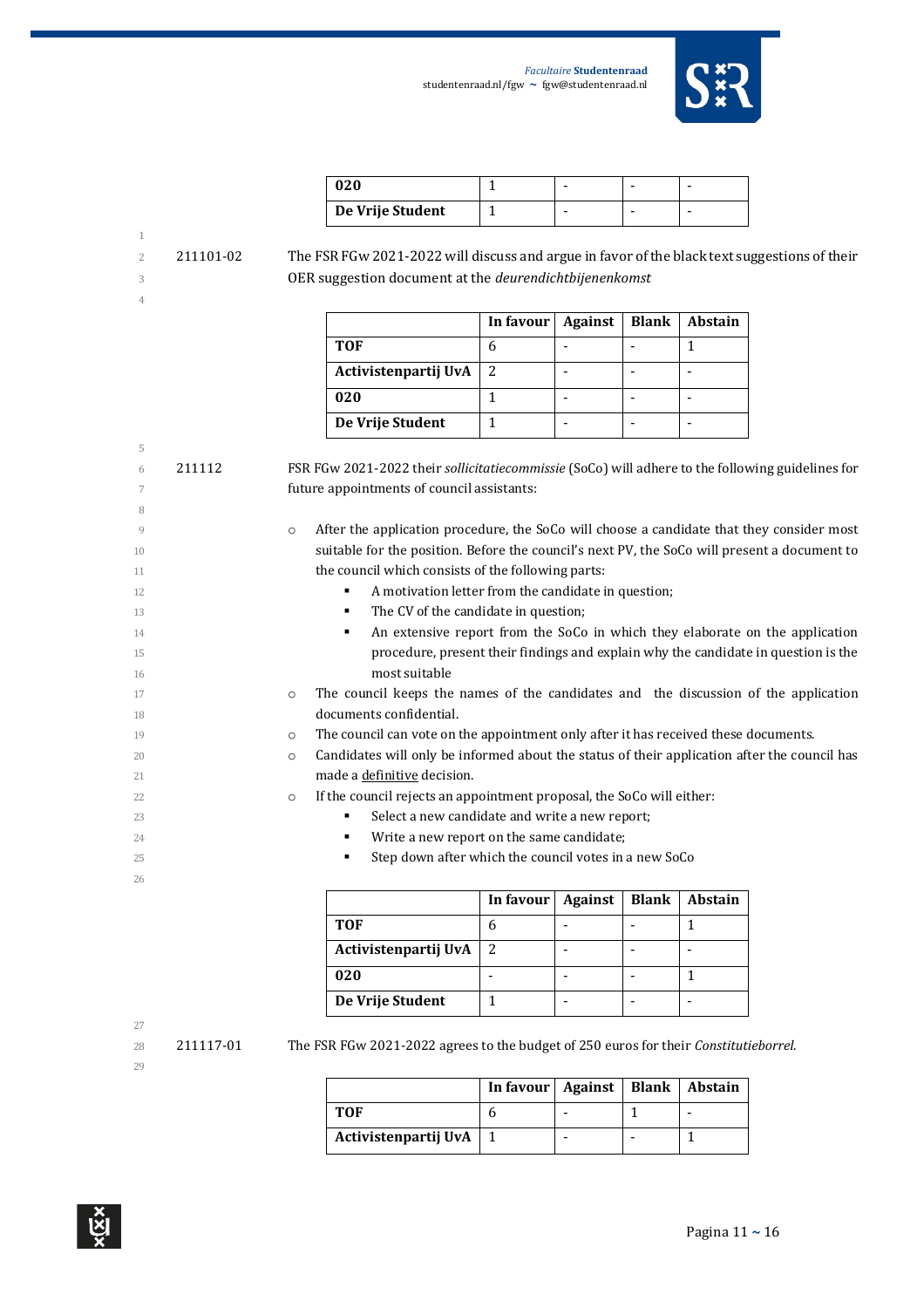

| 020              |  |  |
|------------------|--|--|
| De Vrije Student |  |  |

2 211117-02 The FSR FGw 2021-2022 will use Wandkrant #1.

| I  |    |  |  |
|----|----|--|--|
| ۹  |    |  |  |
| I  | i  |  |  |
| M. | ۰. |  |  |

4

7

|                      | In favour | <b>Against</b> | <b>Blank</b> | <b>Abstain</b> |
|----------------------|-----------|----------------|--------------|----------------|
| <b>TOF</b>           |           |                |              |                |
| Activistenpartij UvA |           |                |              |                |
| 020                  |           |                |              |                |
| De Vrije Student     |           |                |              |                |

5 211117-03 The FSR FGw 2021-2022 will publish the questions for the alcohol policy survey 6 (November/December) 2021.

> **In favour | Against | Blank | Abstain TOF** 5 - 2 - **Activistenpartij UvA** 1 - - 1 **020** 1 - -**De Vrije Student** | 1 | - | - | -

9 211124 The FSR FGw 2021-2022 will send the letter titled *Unsolicited Advice: Temporary Facility*  10 *Aftercare Regarding Past Social Safety Situations for Staff and Students* to the fDB on the 11 **November 23rd, 2021.** 

12

8

|                      | In favour | <b>Against</b> | Blank | Abstain |
|----------------------|-----------|----------------|-------|---------|
| <b>TOF</b>           |           |                |       |         |
| Activistenpartij UvA |           |                |       |         |
| 020                  |           |                |       |         |
| De Vrije Student     |           |                |       |         |

13

14 211126-01 The FSR FGw 2021-2022 will remove the working agreement from the Diversity 15 commitment and set up a separate amendment proposal to include the section in the 16 *Huishoudelijk Reglement*

17

|                      | In favour | <b>Against</b> | <b>Blank</b> | Abstain |
|----------------------|-----------|----------------|--------------|---------|
| <b>TOF</b>           |           |                |              |         |
| Activistenpartij UvA |           |                |              |         |
| 020                  |           |                |              |         |
| De Vrije Student     |           |                |              |         |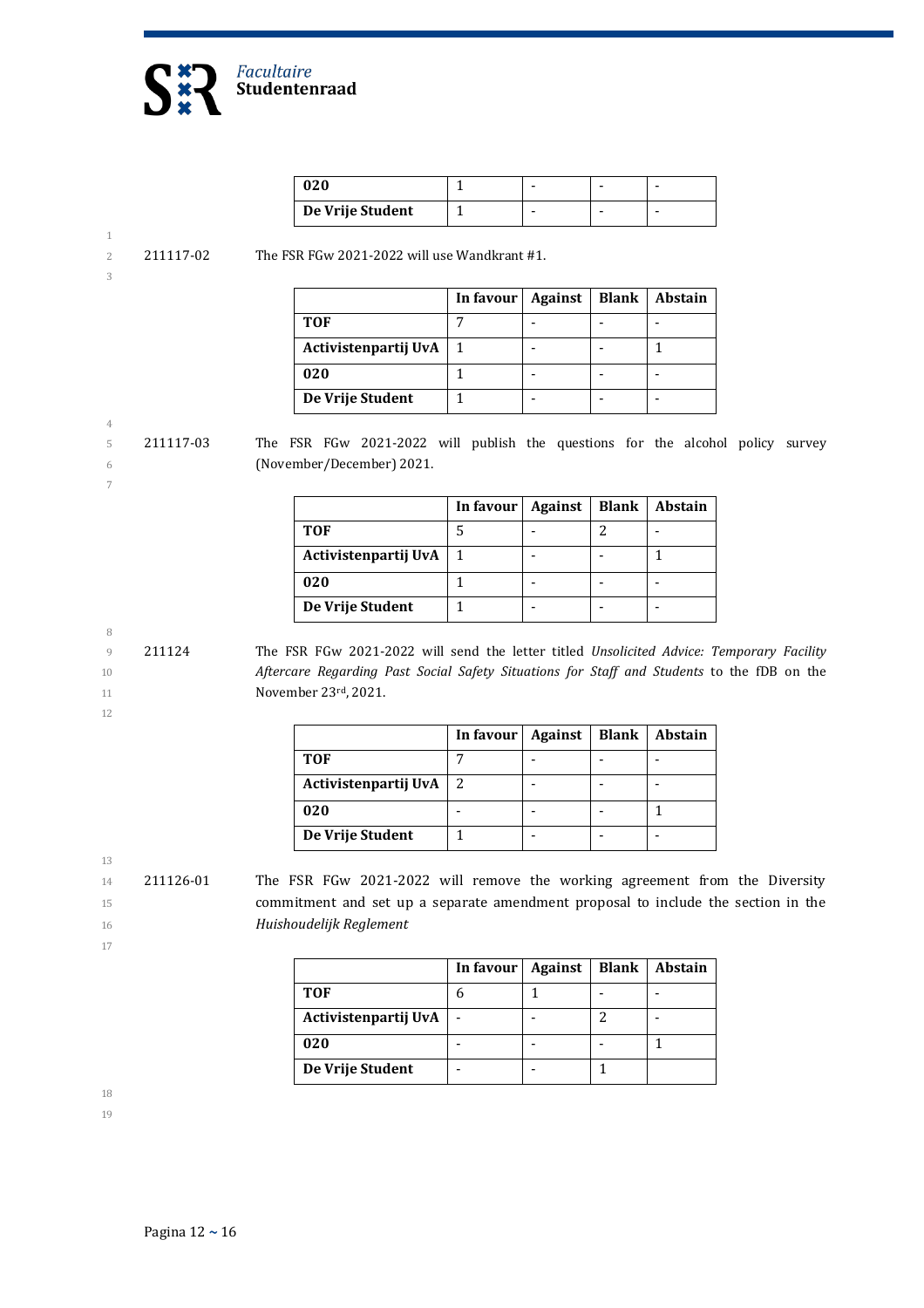

- 
- 

5

2 211126-02 The FSR FGw 2021-2022 will add a disclaimer to the glossary of the Diversity Commitment 3 stressing that the definitions are related only to the context of this document. Moreover, 4 they will also include the source of theories in the diversity commitment.

|                      | In favour   Against | <b>Blank</b> | Abstain |
|----------------------|---------------------|--------------|---------|
| <b>TOF</b>           |                     |              |         |
| Activistenpartij UvA |                     |              |         |
| 020                  |                     |              |         |
| De Vrije Student     |                     |              |         |

## 6

8

7 211126-03 The FSR FGw 2021-2022 will commit to the Diversity Commitment 2021-2022.

|                      | In favour $\vert$ | Against | <b>Blank</b> | <b>Abstain</b> |
|----------------------|-------------------|---------|--------------|----------------|
| <b>TOF</b>           |                   |         |              |                |
| Activistenpartij UvA |                   |         |              |                |
| 020                  |                   |         |              |                |
| De Vrije Student     |                   |         |              |                |

#### 9

12

10 211126-04 The FSR FGw 2021-2022 will support the Hotel Mokum solidarity demonstration tonight 11 (November 26<sup>th</sup>, 2021) by reposting the announcement on their Instagram page.

|                      | In favour   Against | Blank | <b>Abstain</b> |
|----------------------|---------------------|-------|----------------|
| <b>TOF</b>           |                     |       |                |
| Activistenpartij UvA | 2                   |       |                |
| 020                  |                     |       |                |
| De Vrije Student     |                     |       |                |

# 13

15

 $14$  211126-05 The FSR FGw 2021-2022 will allocate  $\epsilon$  200 of their budget to council mugs.

|                      | In favour | <b>Against</b> | <b>Blank</b> | <b>Abstain</b> |
|----------------------|-----------|----------------|--------------|----------------|
| <b>TOF</b>           |           |                |              |                |
| Activistenpartij UvA |           |                |              |                |
| 020                  |           |                |              |                |
| De Vrije Student     |           |                |              |                |

# 16

17 211126-06 The FSR FGw 2021-2022 will allocate €300 of their budget to literature to ensure the 18 council remains updated and involved on important themes

|                          | In favour   Against   Blank   Abstain |  |  |
|--------------------------|---------------------------------------|--|--|
| TOF                      |                                       |  |  |
| Activistenpartij UvA   2 |                                       |  |  |

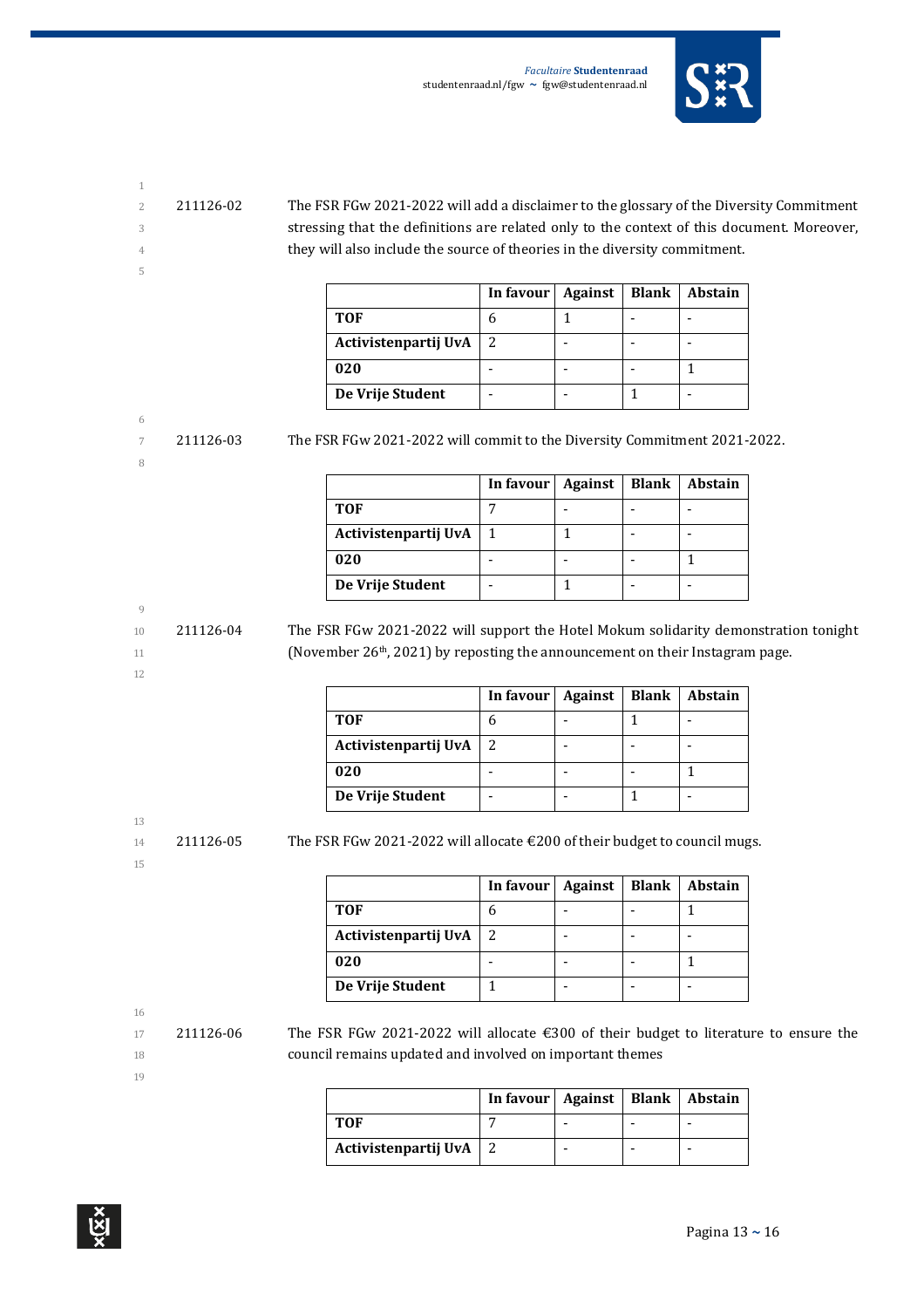

| 020              |  |   |
|------------------|--|---|
| De Vrije Student |  | - |

#### 1 2 211126-07 The FSR FGw 2021-2022 will allocate €200 of their budget to office refreshments (e.g., 3 snacks) to accommodate visiting students and improving student engagement. 4

|                      | In favour | Against | <b>Blank</b> | <b>Abstain</b> |
|----------------------|-----------|---------|--------------|----------------|
| TOF                  |           |         |              |                |
| Activistenpartij UvA |           |         |              |                |
| 020                  |           |         |              |                |
| De Vrije Student     |           |         |              |                |

5 6 211126-08 The FSR FGw 2021-2022 will allocate  $\epsilon$  500 to organising a holiday council event for 7 teambuilding and expressing gratitude for council work.

|                      | In favour | Against | <b>Blank</b> | Abstain |
|----------------------|-----------|---------|--------------|---------|
| <b>TOF</b>           |           |         |              |         |
| Activistenpartij UvA |           |         |              |         |
| 020                  |           |         |              |         |
| De Vrije Student     |           |         |              |         |

$$
9\phantom{.00}
$$

10 211130-01 The FSR FGw 2021-2022 will support the OC MA Linguistics' suggested OER amendments 11 **during the OER pre-disucssion meeting** 

12

8

|                      | In favour   Against | Blank | <b>Abstain</b> |
|----------------------|---------------------|-------|----------------|
| <b>TOF</b>           |                     |       |                |
| Activistenpartij UvA |                     |       |                |
| 020                  |                     |       |                |
| De Vrije Student     |                     |       |                |

13

14 211130-02 The FSR FGw 2021-2022 will support the OC Philosophy's suggested OER amendments 15 during the OER pre-disucssion meeting

16

|                      | In favour | <b>Against</b> | <b>Blank</b> | Abstain |
|----------------------|-----------|----------------|--------------|---------|
| TOF                  |           |                |              |         |
| Activistenpartij UvA |           |                |              |         |
| 020                  |           |                |              |         |
| De Vrije Student     |           |                |              |         |

17

 $18$  211203-01 The FSR FGw 2021-2022 will send out the >1 day excursion memo as formulated during the 19 **PV (211203).**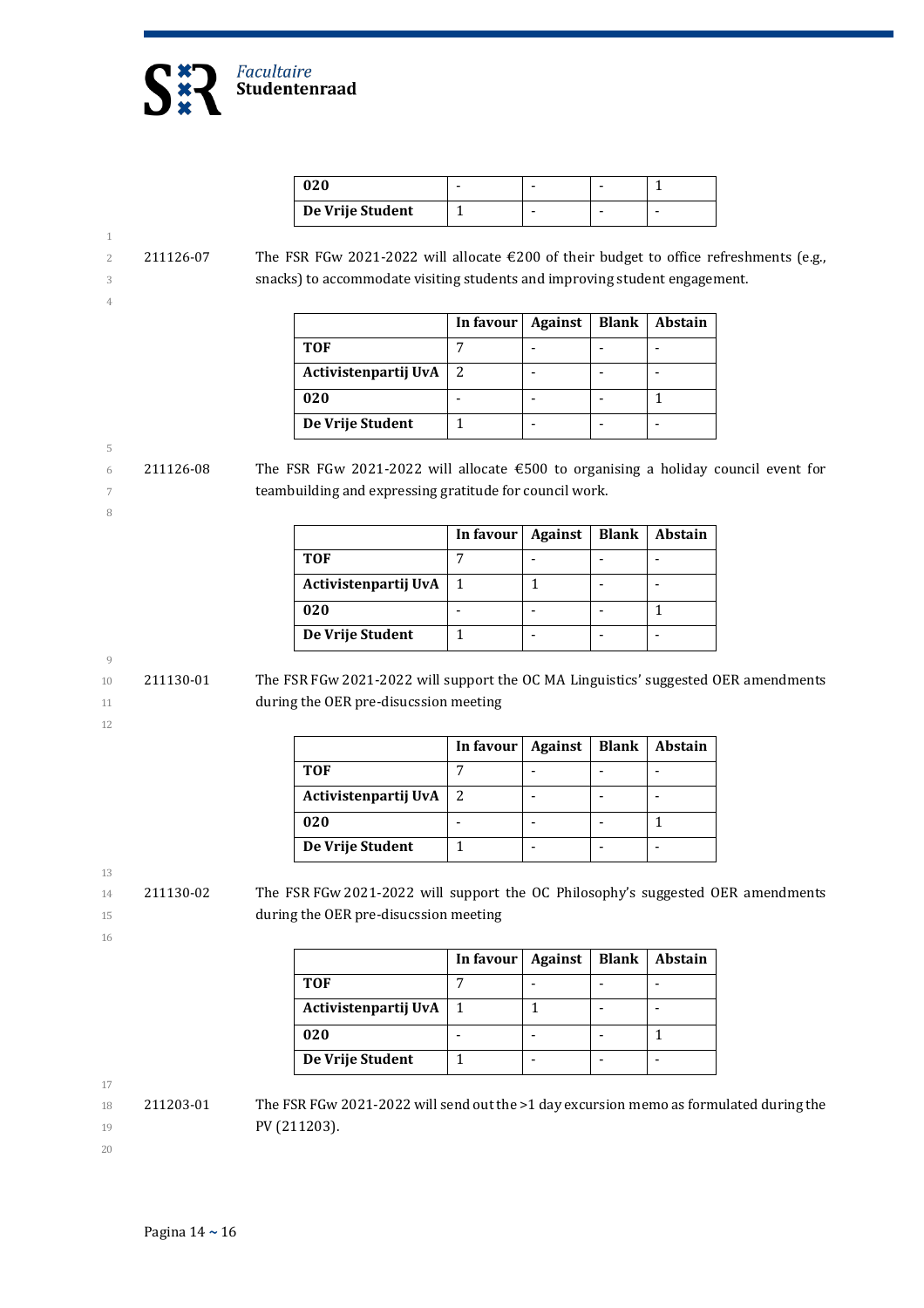

|                      | In favour $\vert$ | Against | <b>Blank</b> | Abstain |
|----------------------|-------------------|---------|--------------|---------|
| <b>TOF</b>           |                   |         |              |         |
| Activistenpartij UvA |                   |         |              |         |
| 020                  |                   |         |              |         |
| De Vrije Student     |                   |         |              |         |

2 211203-02 The FSR FGw 2021-2022 will send a negative unsolicited advice regarding the alcohol 3 policy.

5

8

|                      | In favour | Against | <b>Blank</b> | <b>Abstain</b> |
|----------------------|-----------|---------|--------------|----------------|
| <b>TOF</b>           |           |         |              |                |
| Activistenpartij UvA |           |         |              |                |
| 020                  |           |         |              |                |
| De Vrije Student     |           |         |              |                |

6 211210-01 The FSR FGw 2021-2022 selects M.L.M, (Misha) Hajnoorolah-Khamseh as their council 7 assistant for the current council year.

|                      | In favour $\vert$ | Against | Blank | Abstain |
|----------------------|-------------------|---------|-------|---------|
| <b>TOF</b>           |                   |         |       |         |
| Activistenpartij UvA |                   |         |       |         |
| 020                  |                   |         |       |         |
| De Vrije Student     |                   |         |       |         |

# 9

10 211210-02 The FSR FGw 2021-2022 supports the OC Philosophy's stance regarding the 10EC research 11 school requirement in the current OER discussion.

|                      | In favour | Against | <b>Blank</b> | <b>Abstain</b> |
|----------------------|-----------|---------|--------------|----------------|
| <b>TOF</b>           |           |         |              |                |
| Activistenpartij UvA |           |         |              |                |
| 020                  |           |         |              |                |
| De Vrije Student     |           |         |              |                |

13

12

16

14 211210-03 The FSR FGw 2021-2022 supports the CSR's letter regarding the provision of online 15 alternatives for tests at the university.

|                      | In favour | <b>Against</b> | <b>Blank</b> | Abstain |
|----------------------|-----------|----------------|--------------|---------|
| TOF                  |           |                |              |         |
| Activistenpartij UvA |           |                |              |         |
| 020                  |           |                |              |         |
| De Vrije Student     |           |                |              |         |